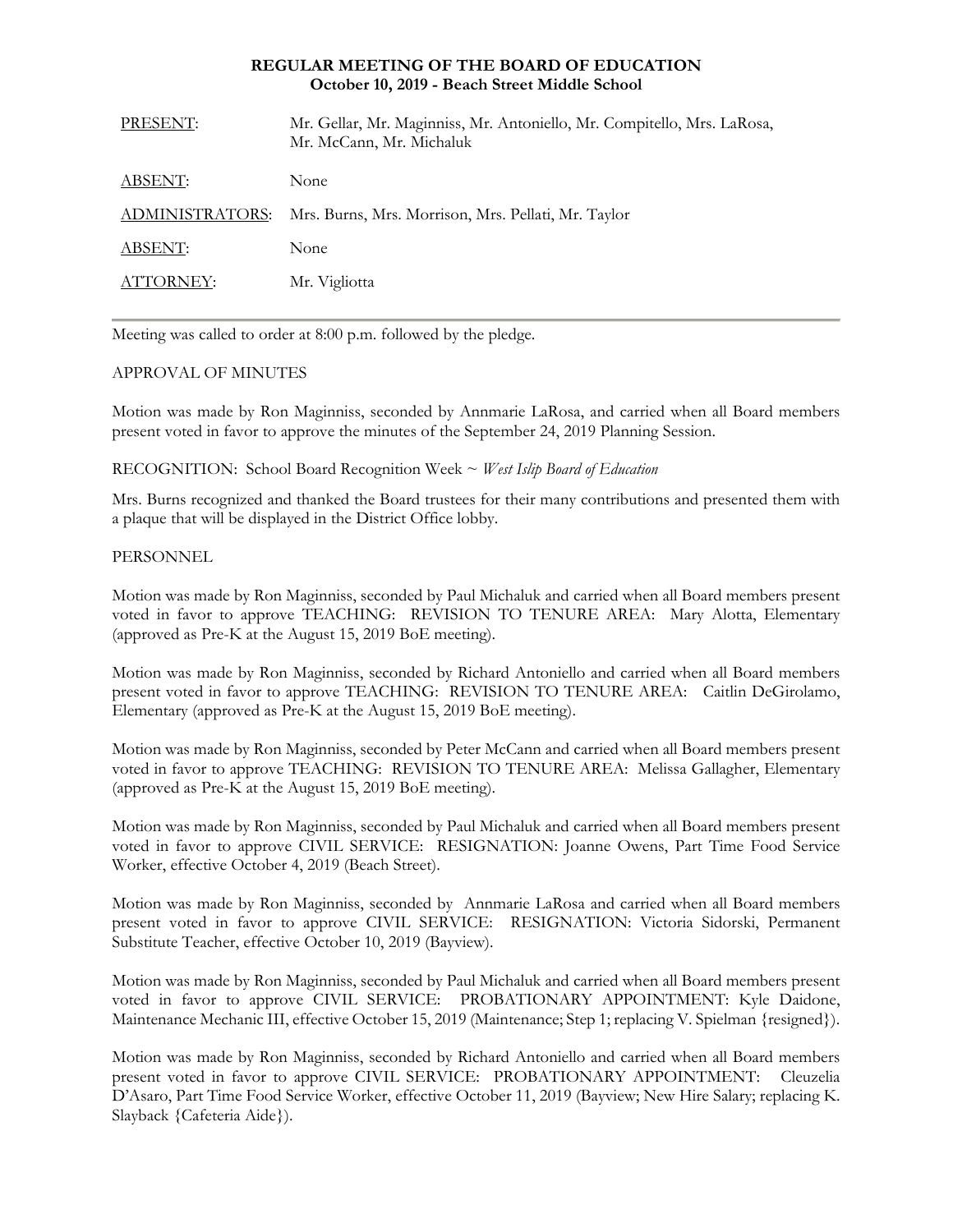Motion was made by Ron Maginniss, seconded by Richard Antoniello and carried when all Board members present voted in favor to approve CIVIL SERVICE:CHANGE IN STATUS:Jeannine DiMaio, Special Education Aide, effective October 11, 2019 (Oquenock; Step 7; new position; change from Cafeteria Aide).

Motion was made by Ron Maginniss, seconded by Richard Antoniello and carried when all Board members present voted in favor to approve CIVIL SERVICE:CHANGE IN STATUS:Heather Mercorella, Library Aide, effective October 11, 2019 (Udall; Step 3; change from Cafeteria Aide).

Motion was made by Ron Maginniss, seconded by Annmarie LaRosa and carried when all Board members present voted in favor to approve CIVIL SERVICE:CHANGE IN TITLE: Lisa Baynon, Senior Office Assistant, effective October 15, 2019 (High School; Step 12; change from Confidential Secretarial Assistant).

Motion was made by Ron Maginniss, seconded by Paul Michaluk and carried when all Board members present voted in favor to approve CIVIL SERVICE: SUBSTITUTE FOOD SERVICE WORKER (\$13.00/hr.): \*Rose Barba, effective October 11, 2019; \*C. William Breakstone, effective October 11, 2019; Joanne Owens, effective October 11, 2019; \*Christiane Walshe, effective October 11, 2019.

Motion was made by Ron Maginniss, seconded by Richard Antoniello and carried when all Board members present voted in favor to approve CIVIL SERVICE:SUBSTITUTE GUARD: Michael Dilello, effective October 11, 2019 (\$22.12/hr.); \*Brendon Dion, effective October 11, 2019 (\$22.12./hr.); Edward O'Brien, effective October 11, 2019 (\$22.12/hr.); Christopher Vera, effective October 11, 2019 (\$22.12/hr.); \*James Walczyk, effective October 11, 2019 (\$22.12/hr.).

Motion was made by Ron Maginniss, seconded by Peter McCann and carried when all Board members present voted in favor to approve OTHER: MENTOR PROGRAM 2019-2020 SCHOOL YEAR:

Coordinator (\$1,515 stipend) Karen McCarthy (revision to stipend; approved at the 9/12/19 BoE meeting) Mentor (\$1,010 stipend) Amanda Harvey (Mary Alotta, Elementary {Pre-K} Nancy Hedemark (Stephany Camacho, World Languages) Lindsay Simonton (Caitlin DeGirolamo, Elementary {Pre-K}) Dina Barone (Brittany DiLuciano, World Languages) Lynn Larsen (Danielle Dischley, Earth Science) James Klimkoski (Kristen Doherty Physical Education) Kerri Ierardi (Melissa Gallagher, Elementary {Pre-K}) Georgiana Jaycox (Kerri Handel, Special Education) Paulina Zarakostas (John Koroneos, Counselor) Alexandra Nohowec (Erin Meade, Special Education) Elizabeth Winter (Annelise Muscietta, Earth Science) Monica Elgut (Jaquelyn Nicholes, World Languages)

Motion was made by Ron Maginniss, seconded by Paul Michaluk and carried when all Board members present voted in favor to approve OTHER: CLUBS/ADVISORS 2019-2020:

# HIGH SCHOOL

Academic Decathlon, Brainstormers, Kevin Murphy Academic Decathlon, Jr. Brainstormers, Noreen Matthews Art Club, Linda Marino Audio-Visual Club Director, Frank Franzone Band Music, David Kaufman Chamber Singers, Melissa Senatore Chess Club, Paul Bodnar and Christine Maniscalco (shared) Coordinator, One Act Plays, Elaine Longo Costume Director (All Productions), Elaine Longo Creativity Action Service, Virginia Scudder Director, Flag Team, James Krais Director, Musical Play, Ryan Jensen Director, Senior Play, Elaine Longo Distributive Education Club of America, Diana Saadat Drama Coordinator, James Krais WEST ISLIP HIGH SCHOOL, *continued*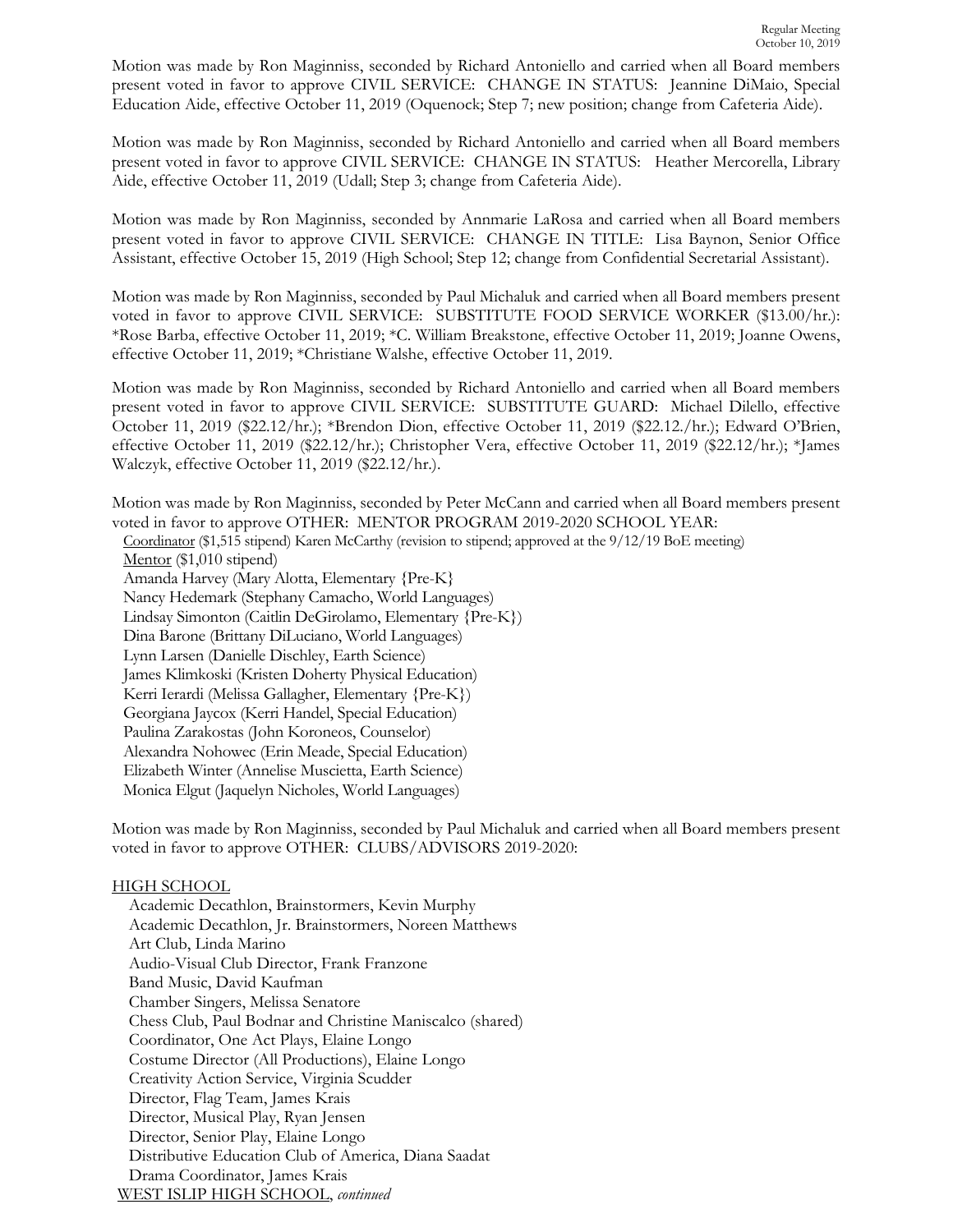Extra-Curricular Treasurer, Kelly Sepe Freshman Class Advisor, Daniel Formichelli Freshman Class Advisor, Diana Saadat Future Business Leaders Club, Monica Krawczyk and Joanne Macrelli (shared) Gay-Straight Alliance, John Koroneos Junior Class Advisor, Kristie Ferruzzi Junior Class Advisor, Kelly Weisenseel Literary Magazine, David Gershfeld Mathletes, James Como Mathletes, Craig Michel Mathletes, Nancy Yost Mindfulness Club, Meghan LaRocca Mock Trial, Edward Jablonski Music Director (Musical Production), Melissa Senatore National Art Honor Society, Annette Musteric National English Honor Society, David Gershfeld National Honor Society, Dina Barone and Beth Crimi (shared) New York State Business and Marketing Honor Society, Joanne Macrelli and Patricia Stack (shared) Photographer: Newspaper/Yearbook, Dawn DiVisconti and Christine Maniscalco (shared) Pit Director, Musical, David Kaufman Robotics, Andrew Baranec Robotics, Daniel Formichelli School Store, Diana Saadat Science Honor Society, Diane Munno Science Olympiad, Jessica Picone and Linda Tong (shared) Senior Class Advisor, Tara Annunziata Senior Class Advisor, Alissa Nanda Sets Director (All Productions), Michael Taranto Sophomore Class Advisor, James Dooley Sophomore Class Advisor, Colleen Reilly Students Against Drunk Drivers (S.A.D.D.), Meghan LaRocca Student Senate, Edward Jablonski Student Senate, David Moglia Students for Environmental Club, Brian Haldenwang Thirst Project Club, Paola Nilsen Tri-M Music Honor Society, Ryan Jensen World Language Honor Society, Brittany DiLuciano and Sarah Willmann (shared) Yearbook, Dawn DiVisconti and Christine Maniscalco (shared)

### BEACH STREET MIDDLE SCHOOL

Art Club, Jill Culver Costume Director, Maura Maynard Diversity Club, Fran Ahearn Drama Director, Justin DeMaio Drama Director, Shane O'Neill Geography Club, John Kennedy Helping Hands Club, Kathleen Crowley Homework Help Club (Winter), Theresa Robertson Homework Help Club (Spring), Theresa Robertson Mathletes, Jeannine Conaghan and Christopher Salerno (shared) Mindfulness Club, Danielle Rufrano Music Director, Justin DeMaio National Junior Honor Society, Christine McCann and Theresa Robertson (shared) Newspaper, Danielle Rufrano Peer Tutoring Club, Grade 6 and 7, Kathleen Crowley Peer Tutoring Club, Grade 8, Christine McCann Photographer, Dennis Mazzalonga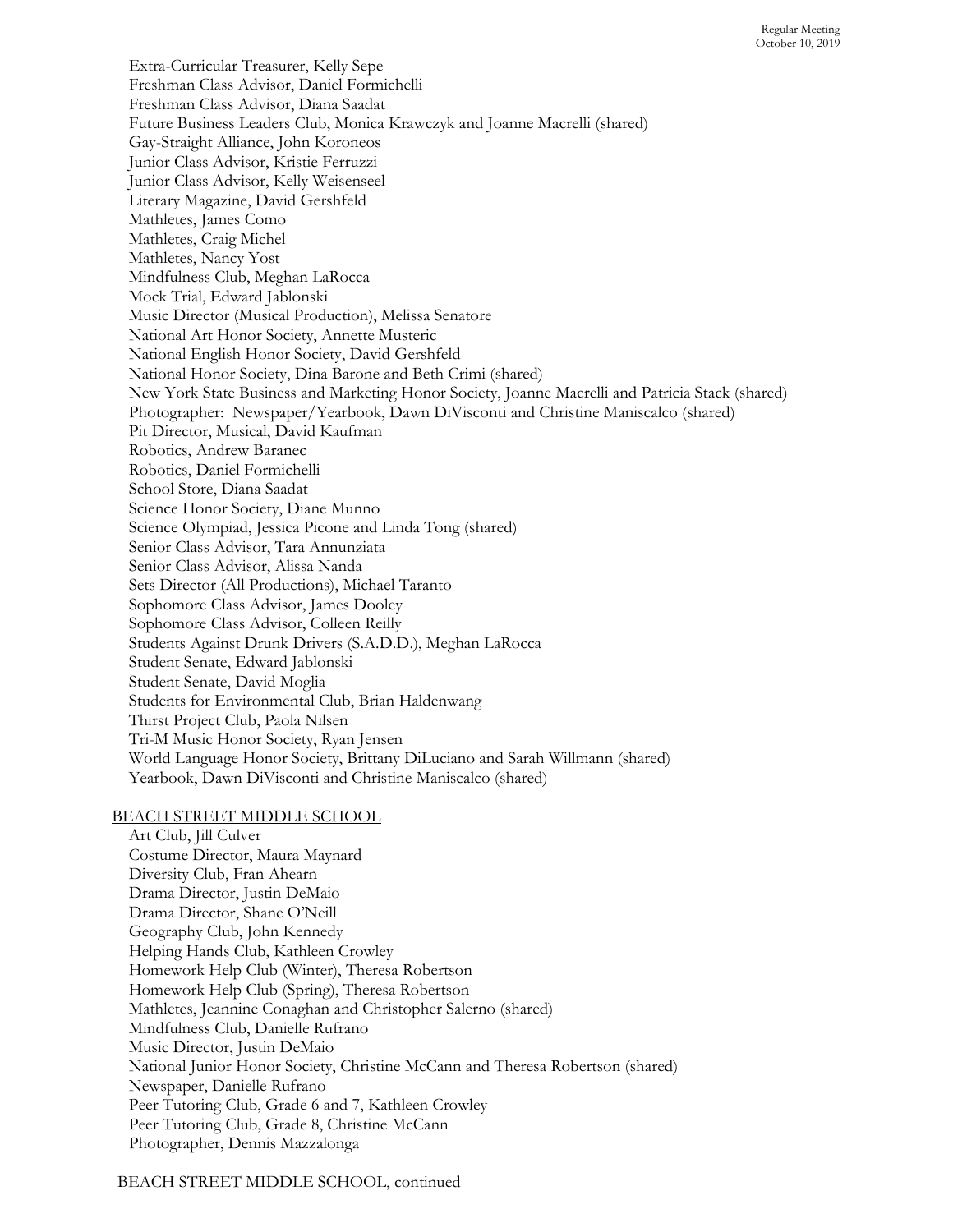School Store, Kristen Grossi Science Olympiad, Andrea Miller Set Director, Shane O'Neill Strategic Games & Activities Club, John Kennedy Student Council, Jesse Fawess Student Council, Lynnette Fawess Study Skills, Grades 7 and 8, Christine McCann Yearbook, Theresa Robertson

### UDALL ROAD MIDDLE SCHOOL

Activities, Grade 6, Kristine Hagens Activities, Grades 7 and 8, Pamela Diorio Art Club, Gregory Ziems Beautification Club, Kelly Cassese Best Buddies, Kathryn Dranoff and Lindsey Brooks (shared) Costume Director, Shane O'Neill Current Events, Deborah Pulitano Drama Director, Justin DeMaio Drama Director, Shane O'Neill Health Club, Tricia Mileti Homework Club, Grade 6, Jeanette Merola Homework Club, Grades 7 and 8, Jeanette Merola Horticulture Club, Thomas Loudon International Club, Kristina Rocco Mathletes, Lawrence Sciarrino Mindfulness Club, Melissa Morales Musical Director, Justin DeMaio National Junior Honor Society, Danielle Dischley Peer Tutoring Club, Alyssa Urbach School Store, Anne Bean Science Olympiad, Kristine Hagens Sets Director, Justin DeMaio and Shane O'Neill (shared) Student Council, Pamela Diorio Student Council, Kristine Hagens Yearbook, Alyssa Urbach Yearbook Photographer, Michael Taranto Yoga Club, Kristen Finnegan

#### BAYVIEW ELEMENTARY SCHOOL

Bayview Number Ninjas Club, Scott Key Board Game Club, Denise Campasano Drama Director, Justin DeMaio Da'Vinci Art Club, Louise Stephenson

#### DISTRICTWIDE

Combined Band, All District, James Krais Combined Chorus, All District, Melissa Senatore Combined Orchestra, All District, Ryan Jensen Director, Chamber Orchestra, Beach/Udall, Lyn nette Fawess Director, Jazz Band, Beach, Stephen Smith Director, Jazz Band, Udall, Lu Ann Peskanov Director, Jazz Ensemble, James Krais Director, Jazz Lab, David Kaufman Director, Marching/Pep Band, James Krais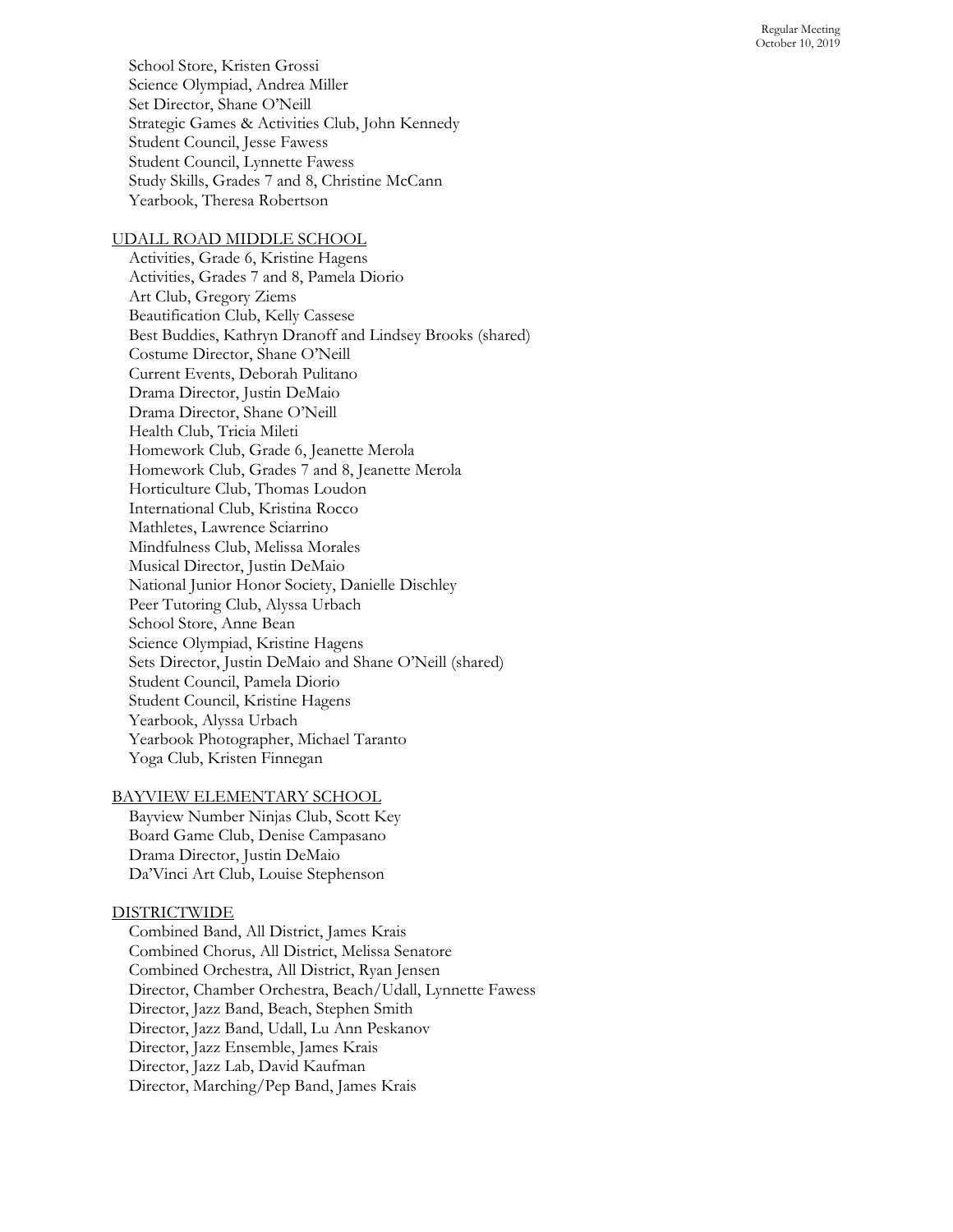# MANETUCK ELEMENTARY SCHOOL

Art Club Grades 1 and 2, Tom McGunnigle Community Service Club Grades K-2, Kerri Ierardi and Susan Marullo (shared) Digital Yearbook Grades 4 and 5, Kristyna Acerno Math Club, Grades K and 1, Christine Chocko

### OQUENOCK ELEMENTARY SCHOOL

Art Club, Janet Wolfe Fitness Club, Melinda Monahan and Debbie Throo (shared) Kindness Club, Lisa Brush Number Crunchers Club, Nicole Cagno-Angerame STEM Club, Diane Calderone

PAUL J. BELLEW

Creative Minds, Kristen Amoia Drama Director, Fran Coiro and Shane O'Neill (shared) Geography Bee Club, Linda Canonico and Karen McCarthy (shared) Mindset Club, Darlene Squillante Tech Time, Danielle Blaise

Motion was made by Ron Maginniss, seconded by Annmarie LaRosa and carried when all Board members present voted in favor to approve OTHER: FALL 2019 HIGH SCHOOL COACHES: CHEERLEADING: Nicole Shaw, J.V. Coach (change from Udall); Andre Banks, Volunteer Varsity and J.V. Coach.

Motion was made by Ron Maginniss, seconded by Paul Michaluk and carried when all Board members present voted in favor to approve OTHER: FALL 2019 MIDDLE SCHOOL COACHES: CHEERLEADING: Lisa Schecter, Udall 7-8 Coach (replacing N. Shaw {moved to H.S.}).

Motion was made by Ron Maginniss, seconded by Richar Antoniello and carried when all Board members present voted in favor to approve OTHER: INSTRUCTIONAL SWIM AND FAMILY SWIM PROGRAM 2019-2020: LIFEGUARDS (\$12 per hour): Jillian Bosch; Isaiah Brown-Rodriguez; Spencer Figueroa; Jason Galeto; Mark Regan; Jessica Witzgall.

Motion was made by Ron Maginniss, seconded by Rich Antoniello and carried when all Board members present voted in favor to approve OTHER: HOMEBOUND INSTRUCTOR (\$30.00/hr.):

Marni Bock, effective September 25, 2019 Laura Boehman, effective September 25, 2019 Nicole Casanova, effective October 10, 2019 Danielle Gick, effective September 20, 2019 Christa Lauriguet, effective October 11, 2019

Motion was made by Ron Maginniss, seconded by Paul Michaluk and carried when all Board members present voted in favor to approve OTHER: SUBSTITUTE TEACHER (\$115 per diem):

Marni Bock, effective September 25, 2019 Laura Boehman, effective September 25, 2019 Stacy Bottjer, effective October 11, 2019 Nicole Casanova, effective October 11, 2019 Nancy Costa, effective October 11, 2019 Philip DeSantis, effective September 25, 2019 Danielle Gick, effective September 20, 2019 \*Kyle Kerrigan, effective October 11, 2019, student teacher Christa Lauriguet, effective October 11, 2019 Jenna Pessoni, effective October 11, 2019 Alison Ryczek, effective October 11, 2019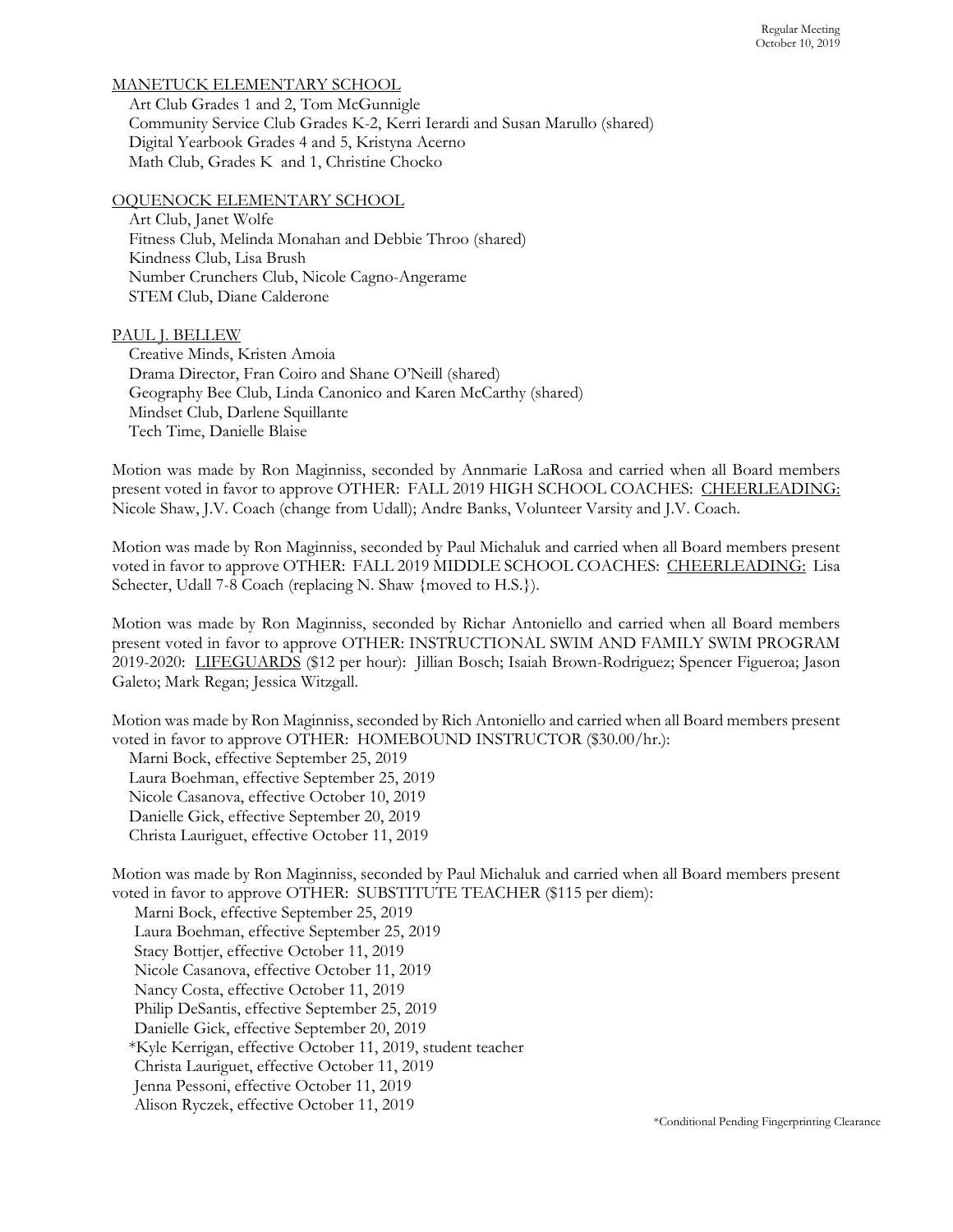SUBSTITUTE TEACHER, *continued* Jessica Suarez, effective October 11, 2019 Matthew Sullivan, effective October 11, 2019 Erin Tyrie, effective October 2, 2019 Shannon Walsh, effective October 11, 2019 Amanda Weinstien, effective October 11, 2019

Motion was made by Ron Maginniss, seconded by Annmarie LaRosa and carried when all Board members present voted in favor to approve OTHER: SUBSTITUTE TEACHER ASSISTANT (\$85 per diem):

\*Kyle Kerrigan, effective October 11, 2019 \*Sandy Olsen, effective October 11, 2019 Jessica Pessoni, effective October 11, 2019 Matthew Sullivan, effective October 11, 2019

Motion was made by Ron Maginniss, seconded by Paul Michaluk and carried when all Board members present voted in favor to approve OTHER: ADULT EDUCATION LIFEGUARDS 2019 (\$20/hr.): Drake Castonguay; Eve Castonguay.

# CURRICULUM UPDATE

Mrs. Morrison informed the audience that Science teacher Brian Haldenwang was selected as a New York State Master Teacher and will be recognized at the November Board meeting.

Twelve students from the middle and high schools will participate in the 11<sup>th</sup> Annual Ambassador Program under the direction of the Town of Islip's Anti-Bias Task Force. Students from eight surrounding school districts will take part in this program, which addresses the issues of bias, prejudice, discrimination and bullying.

On September 18, 2019, Mr. Vitti and students from the Science National Honor Society hosted a community planetarium show at the high school. Approximately 60 residents attended the event. From September 23 to September 27, the students at Beach Street and Udall Road middle schools joined thousands of others across the country celebrating *Start With Hello Week,* which is part of the Sandy Hook Promise initiative providing students in grades 6-8 with simple, fun and impactful ways to ensure that their peers and classmates are connected and included in the school environment.

A presentation entitled *The Real Facts About Vaping and E-Cigarettes* will take place on October 15, 2019 at 7:30 p.m. at P. J. Bellew Elementary School. A representative from the Suffolk County Department of Health will provide facts about vaping, new regulations, and suggestions on how to speak with your child about the dangers of vaping.

Ms. Debbie Langone will officially assume the role as Director of Science and Engineering Technology on October 15, 2019. Ms. Langone comes to West Islip with over 20 years of experience in the field of science. Superintendent's Conference Day will be held on November 5, 2019. The Long Island Association for Supervision and Curriculum Development hosted an annual conference on October 4, 2019 to discuss curriculum initiatives and instructional practices. Mrs. Michelle Walsh, Mrs. Kristina Moon, Mr. Brian Taylor and Dr. Anne Rullan facilitated workshops at the conference.

### REPORT OF COMMITTEES

Finance Committee: Ron Maginniss reported on the meeting held on 10/8/19. Items reviewed included the June, July and August treasurer's report; August and September payroll summary; June, July and August financial statements; claims audit report and September system manager audit report. Also reviewed were warrants, payroll certification forms, donations, surplus items, resolutions and approval of special education contracts. Mrs. Pellati informed the committee that the Audit Committee will meet with R.S. Abrams, the district's External Auditors, on Tuesday, October 22, 2019 to discuss the 2018-2019 year-end audit results. Mrs. Pellati reviewed the revised 2018-2019 fund balance allocations with the committee and Board Policy 5250 "Sale and Disposal of School District Property." The committee requested more information regarding the companies used for potential sale of obsolete equipment and materials.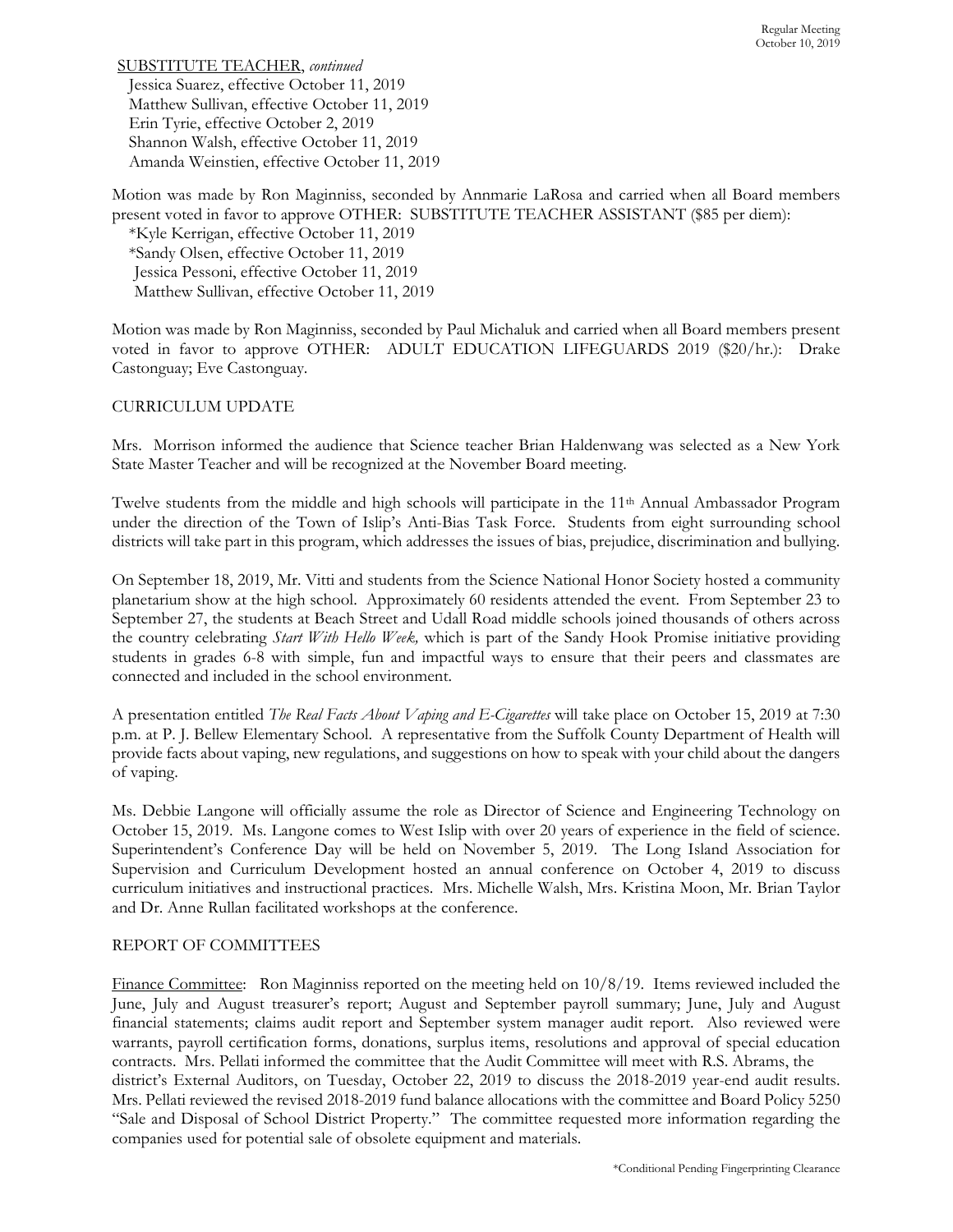Buildings & Grounds Committee: Annmarie LaRosa reported on the meeting held on 10/8/19. Items reviewed included a presentation from Jamie Winkler relating to the lease or sale of the Masera property; a discussion about capital reserve projects and options for air conditioning rooms in schools throughout the district. BBS presented options for installing generators in the District Office and Manetuck server rooms. BBS and SCC provided an update on bond projects: the security vestibules at most of the elementary and middle schools are operational, work at the high school vestibule is underway; except for trim, the roofs at Bayview and Oquenock are complete; playground bids were opened 10/8/19 and work will start shortly; Phase 4 bond work for the high school planetarium, bathrooms, and site work will go out to bid in November, with construction taking place in summer 2020; Phase 5 projects will be submitted to the SED in December for construction in summer 2020; construction in the high school technology suite is almost complete; and instructional rooms in the performing arts center have been demolished. The high school class of 1959 has requested permits for use of the high school for anniversary proms. Logistics were discussed and the committee will obtain further information before making a decision.

Education Committee: Richard Antoniello reported on the meeting held 10/10/2019. Items discussed included a change to the National Honor Society GPA requirement at the high school, the high school Senior Exit Survey, in the expansion of computer based testing for the New York State Assessments to grade 4, and an update on the new teacher mentor program.

Committee on Special Education/Preschool Special Education: Tom Compitello reported on the meeting held on 10/11/18. Items discussed were CSE/CPSE recommendations and student placements.

Health & Wellness Committee: Paul Michaluk reported on the meeting held 9/16/19. Items discussed included Breast Cancer Awareness Day; "Don't Text & Drive" educational campaign; fifth & sixth grade volleyball tournament; social host initiatives; "West Islip Cares" magnets; alcohol, tobacco & other drug related educational workshops; Kid's Triathlon; 5K Fun Run/Walk; Shed the Meds event; community concerns; Alzheimer's Awareness Walk, Sound of Silence 5K; Unite for the Fight-Heroin Awareness; iGeneration; Vaping; Color Run; Spring into Wellness; and mobile device safety. The Color Run will take place on Sunday, October 20, 2019 at 10:00 a.m. at the West Islip High School, and various spring events were discussed. The PTA Council is exploring legislation to create restrictions on how close 5G networks/antennas can be to schools. The next Health & Wellness Committee meeting will take place on Wednesday, October 16 at 9:30 a.m. in the Paul J. Bellew cafeteria.

# FINANCIAL MATTERS

The treasurer's report for August was presented. Beginning balance as of 8/1/19: \$64,182,189.51; ending balance as of 8/31/19: \$60,559,895.97.

Motion was made by Ron Maginniss, seconded by Annmarie LaRosa, and carried when all Board members present voted in favor to approve 2019-2020 General Fund budget transfers 3724-3727 and 2019-2020 Capital Fund budget transfers 3722-3733.

Motion was made by Ron Maginniss, seconded by Paul Michaluk, and carried when all Board members present voted in favor to approve 2019-2020 Special Education contracts: Brookville Center for Children's Services, Inc./Consultant Services; Brookville Center for Children's Services, Inc./Special Education Services; Commack UFSD/Fall 2019.

Motion was made by Ron Maginniss, seconded by Richard Antoniello, and carried when all Board members present voted in favor to approve the surplus of miscellaneous mathematics textbooks; miscellaneous art equipment at West Islip High School; and miscellaneous audio visual materials at Beach Street.

Motion was made by Ron Maginniss, seconded by Paul Michaluk, and carried when all Board members present voted in favor to approve resolutions re: donation from Ahold Delhaize USA - \$1,552.73/Paul J. Bellew.

Motion was made by Ron Maginniss, seconded by Tom Compitello, and carried when all Board members present voted in favor to approve resolutions re: donation from Julianne Borg of 1998 Mazda 626 Sedan valued at \$1,275.00/WIUFSD.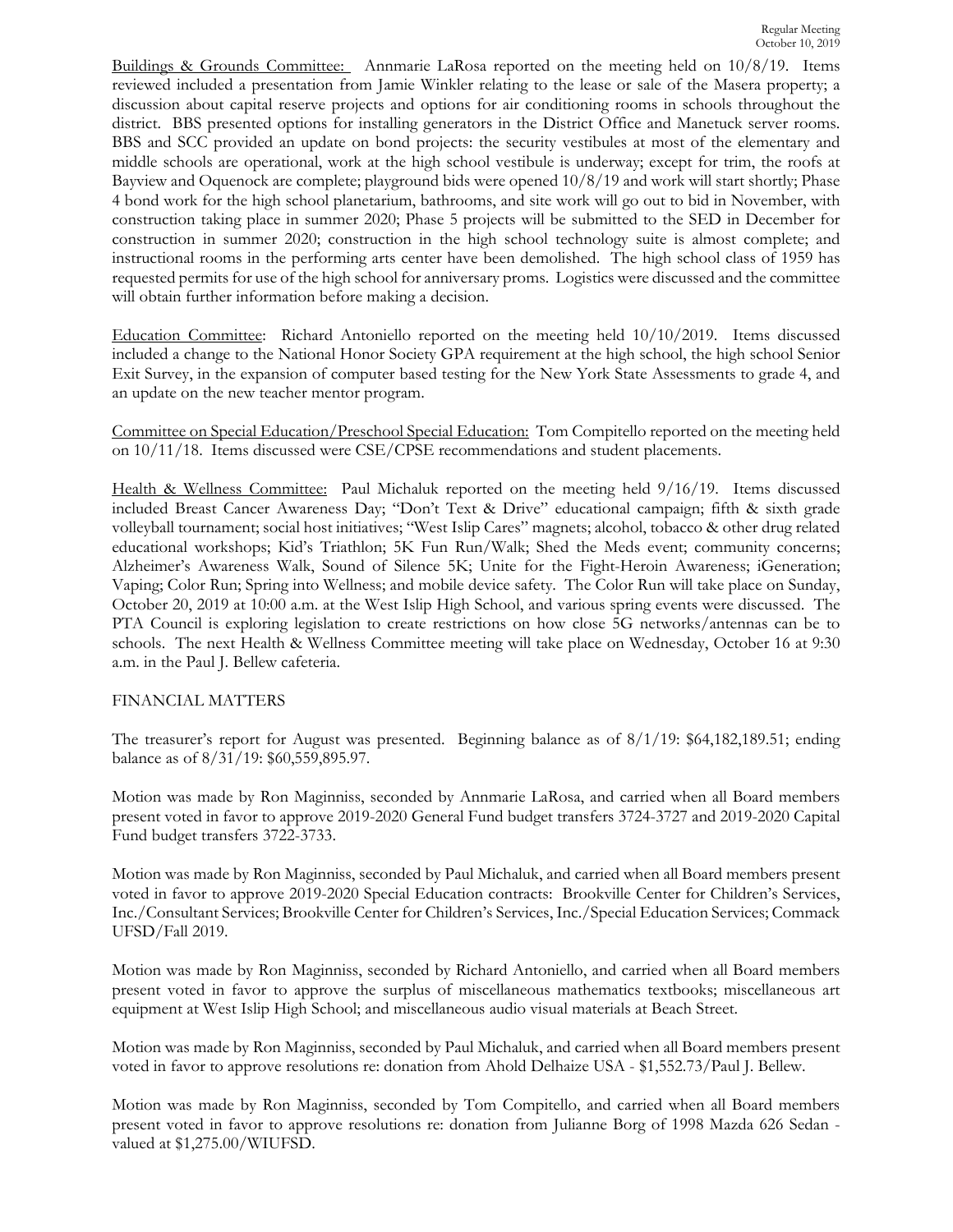## DONATIONS

WHEREAS, the West Islip Union Free School District is in receipt of donated funds in the amount of \$1,552.73 from Ahold Delhaize USA, which have been donated for the purchase of supplies for the students of the Paul J. Bellew Elementary School.

WHEREAS, the West Islip Union Free School District is in receipt of a donated 1998 Mazda sedan with an estimated value of \$1,275.00 from Julianne Borg, which has been donated for use in the Automotive Technology classes for the students of West Islip High School.

## RESOLUTION: INCREASE 2019/2020 BUDGET

BE IT RESOLVED, that the Board of Education hereby authorizes the appropriation budget for the 2019/2020 school year to be increased to \$125,911,906.61, an increase of the \$1,552.73 donation from Ahold Delhaize USA for the Paul J. Bellew Elementary School.

Motion was made by Ron Maginniss, seconded by Paul Michaluk, and carried when all Board members present voted in favor to approve resolutions re: donation of television sets from PTSA - \$2,300 value to West Islip High School.

# DONATIONS

WHEREAS, the West Islip Union Free School District is in receipt of four donated televisions valued at \$2,300.00 from West Islip High School PTA, which have been donated to the West Islip High School for use in the cafeterias.

Motion was made by Ron Maginniss, seconded by Rich Antoniello, and carried when all Board members present voted in favor to approve 2019-2020 Joint Municipal Cooperative Bidding Program.

Motion was made by Ron Maginniss, seconded by Tom Compitello, and carried when all Board members present voted in favor to approve Base Bid No. GC-1 for playgrounds at Bayview Elementary School and Oquenock Elementary School.

### PRESIDENT'S REPORT

Motion was made by Ron Maginniss, seconded by Annmarie LaRosa, and carried when all Board members present voted in favor to approve 2019-2020 Building and District Emergency Response Plans.

Motion was made by Ron Maginniss, seconded by Paul Michaluk, and carried when all Board members present voted in favor to approve Stipulation of Settlement and release re: Student "A".

Motion was made by Ron Maginniss, seconded by Rich Antoniello, and carried when all Board members present voted in favor to approve 2019-2020 Goals and Objectives.

Motion was made by Ron Maginniss, seconded by Peter McCann, and carried when all Board members present voted in favor to approve Consent for Remote Electronic Device Access.

Motion was made by Ron Maginniss, seconded by Tom Compitello, and carried when all Board members present voted in favor, except Peter McCann who was opposed, to approve the Winkler Real Estate Professional Services Agreement.

### SUPERINTENDENT'S REPORT:

Mrs. Burns thanked the High School PTSA for their donation of four televisions for the high school cafeteria and the Senior Bistro. A vaping presentation will take place on Tuesday, October 15, 2019 at 7:30 p.m. following the PTA Council meeting. Due to bond construction at the high school and middle schools, use of their auditoriums is limited. Many fall events have been moved to the Paul J. Bellew Elementary School Auditorium. The Color Run will take place on Sunday, October 20, 2019 at 10:00 a.m. at West Islip High